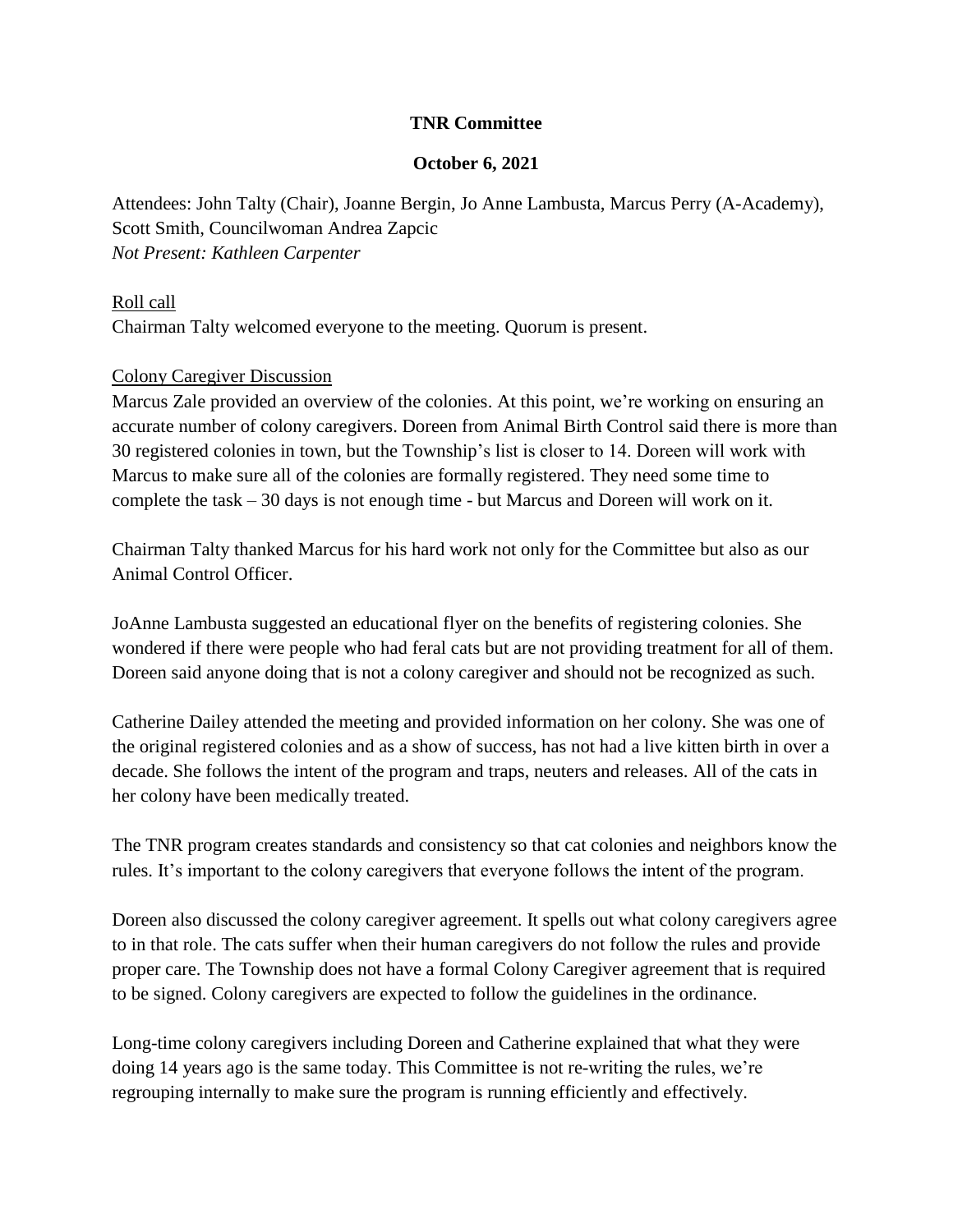Doreen asked the committee to consider a caregiver agreement. Humane Officer Scott Smith said it should match the township's TNR ordinance as that is detailed and captures the necessary items.

The Committee will address this as an agenda item next meeting.

# *Public Information Campaign*

The public information campaign is intended to reach a variety of people – from colony caregivers, to those who might be caring for feral cats and are considering becoming a colony caregiver, to those who may be having problems with feral cats. We're happy to reach to a variety of people with interests in cat colonies. Suggestions for flyers and informational materials are always welcome.

Resident Sam Foster asked about the Facebook page for Brick TNR. The existing page is not sanctioned by the Township. Members felt that social media may be the fastest way to share information and asked if they could manage a Facebook page as a private group outside of the Township's social media accounts. As a private group, it's a safe place to ask questions, members said. Also, private groups can exclude people who may not have the colonies' best interests at heart. Mrs. Bergin explained municipal entities cannot facilitate private pages because we are a public entity.

Scott Smith suggested the members start their own group on Facebook but not call it Brick TNR.

Councilwoman Zapcic suggested Brick Colony Caregivers as an appropriate name for a Facebook page, which if done by private individuals can be a closed group only open to colony caregivers. That's the best way to protect everyone's privacy, she said.

Based on the members' concerns for the safety of their cats, Officer Smith explained the role of the humane officer. People cannot harm cats simply because they don't like them or think they're a nuisance. They cannot use chemicals or harmful products as deterrents. Safe deterrents for cats are coffee grounds and cinnamon. Officer Smith suggested an informational flyer geared to people who are having a problem with a feral cat. Some safe approaches to deter them include Cayenne pepper, orange peels, or any kid of citrus peels.

Officer Smith said the Township is not only are we trying to inform the general members of the public, but also need to be communicating with registered colony caregivers as well as unregistered colony caregivers. Part of our information should highlight the Township's TNR Program, the ordinance that establishes the role of a colony caregivers, and the ordinance that bans ground feeding in Brick Township. We don't want people leaving food out without having